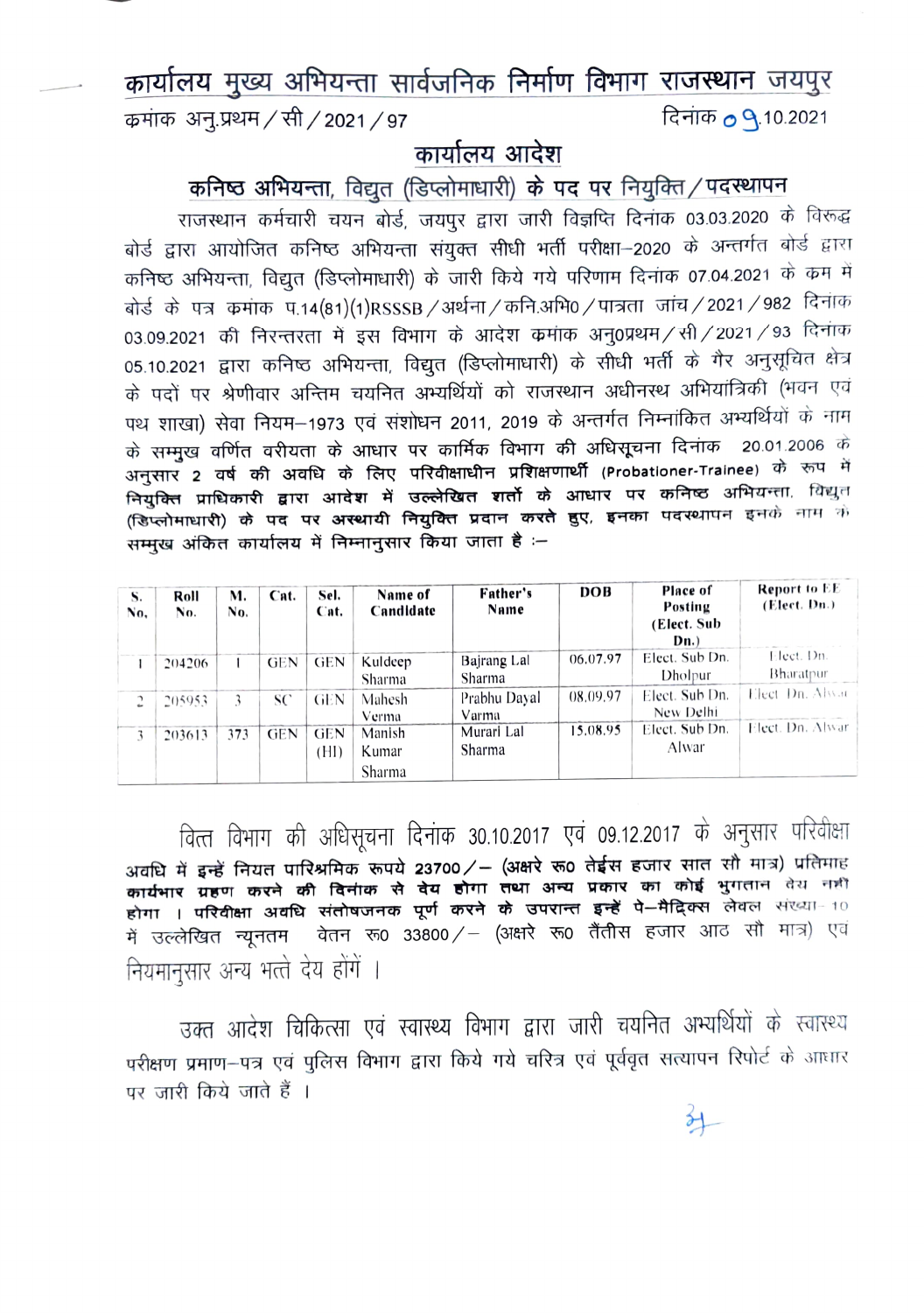उक्त नियुक्ति निम्नलिखित शर्तो पर प्रदान की जाती है :--

- 1. नियुक्ति पूर्णतः अस्थायी है तथा एक माह के नोटिस पर समाप्त की जा सकती है ।
- 2. अभ्यर्थियों को आदेश जारी होने की दिनांक से एक माह के अन्दर खण्ड कार्यालय में (कार्यालय अध्यक्ष के समक्ष) पद का कार्यभार सम्भालना होगा । निर्धारित अवधि में कार्यभार ग्रहण नहीं करने पर उक्त आदेश स्वतः ही निरस्त माने जायेगें ।
- 3. उक्त कार्मिकों पर राज्य सरकार द्वारा जारी आदेश संख्या एफ.13(1)वित्त/नियम/2003 दिनांक 28.01.04 एवं 27.03.2004, संशोधित आदेश दिनांक 30.10.2017 व 09.12.2017 के तहत अंशदायी पेंशन योजना के प्राक्धान लागू होंगें एवं अन्य प्रवर्तनीय आदेश जो राज्य सरकार द्वारा जारी किये गये हों उनके अधीन ही सेवा एवं सेवालाभ देय होगें ।
- 4. उक्त नियुक्ति राज्य सरकार द्वारा समय-समय पर जारी निर्देशों / परिपत्रों के अनुक्रमिक शासित होगी एवं इन पर समय-समय पर जारी किये गये निर्देश परिपत्र लागू होंगें ।
- 5. अभ्यर्थियों को कार्यभार ग्रहण करने से पूर्व नियत वेतन (Fix Pay) पर कार्य करने की अपनी सहमति लिखित रूप से संबंधित अधिशाषी अभियन्ता के समक्ष प्रस्तुत करनी होगी ।
- 6. कार्यालय अध्यक्ष का यह दायित्व रहेगा कि अभ्यर्थी को कार्यभार ग्रहण कराने से पूर्व संबंधित अभ्यर्थी से पद के अनुरूप शैक्षणिक योग्यता, जन्म दिनांक (सैकण्डरी परीक्षा उत्त्तीर्ण करने के मूल प्रमाण-पत्र के आधार पर, जो अपरिवर्तनीय होगी), आरक्षण एवं आयु सीमा में छूट संबंधी मूल दस्तावेजों से सत्यापन कर स्व–सत्यापित छाया प्रति प्राप्त कर ली जावें ।
- 7. कार्यालय अध्यक्ष का यह दायित्व रहेगा कि अभ्यर्थी को कार्य ग्रहण करवाने से पूर्व अभ्यर्थी के नाम/उपनाम/फोटो युक्त परिचय पत्र/विवाह संबंधी प्रमाण-पत्र एवं सन्तात संबंधी शपथ–पत्र (कार्मिक (क–2) विभाग द्वारा) निर्धारित प्रपत्र में पूर्ति करावें इसके साथ ही विवाह के समय दहेज नहीं लिये जाने संबंधी शपथ पत्र एवं धुम्रपान नहीं करने संबंध में शपथ पत्र तथा भारतीय संविधान के प्रति निष्ठा रखने का शपथ पत्र आवश्यक रूप से प्राप्त कर लिया जावे ।
- 8. अभ्यर्थियों द्वारा आवेदन पत्र में दी गई समस्त सूचनाऐं एवं संलग्न किये गये दस्तावेजों में से कोई दरतावेज / सूचना असत्य / मिथ्या पाये जाते हैं, तो विभाग द्वारा इनकी सेवाये<br>तत्काल समाप्त करने की कार्यवाही की जा सकती है।
- 9. अभ्यर्थियों को कार्यभार ग्रहण करने हेतु किसी प्रकार का यात्रा भत्ता देय नहीं होगा ।

2010) 2021<br>(संजीव माथुर) मुख्य अभियन्ता एवं अति0 सचिव [2] सार्वजनिक निर्माण विभाग, राज0 जयपुर